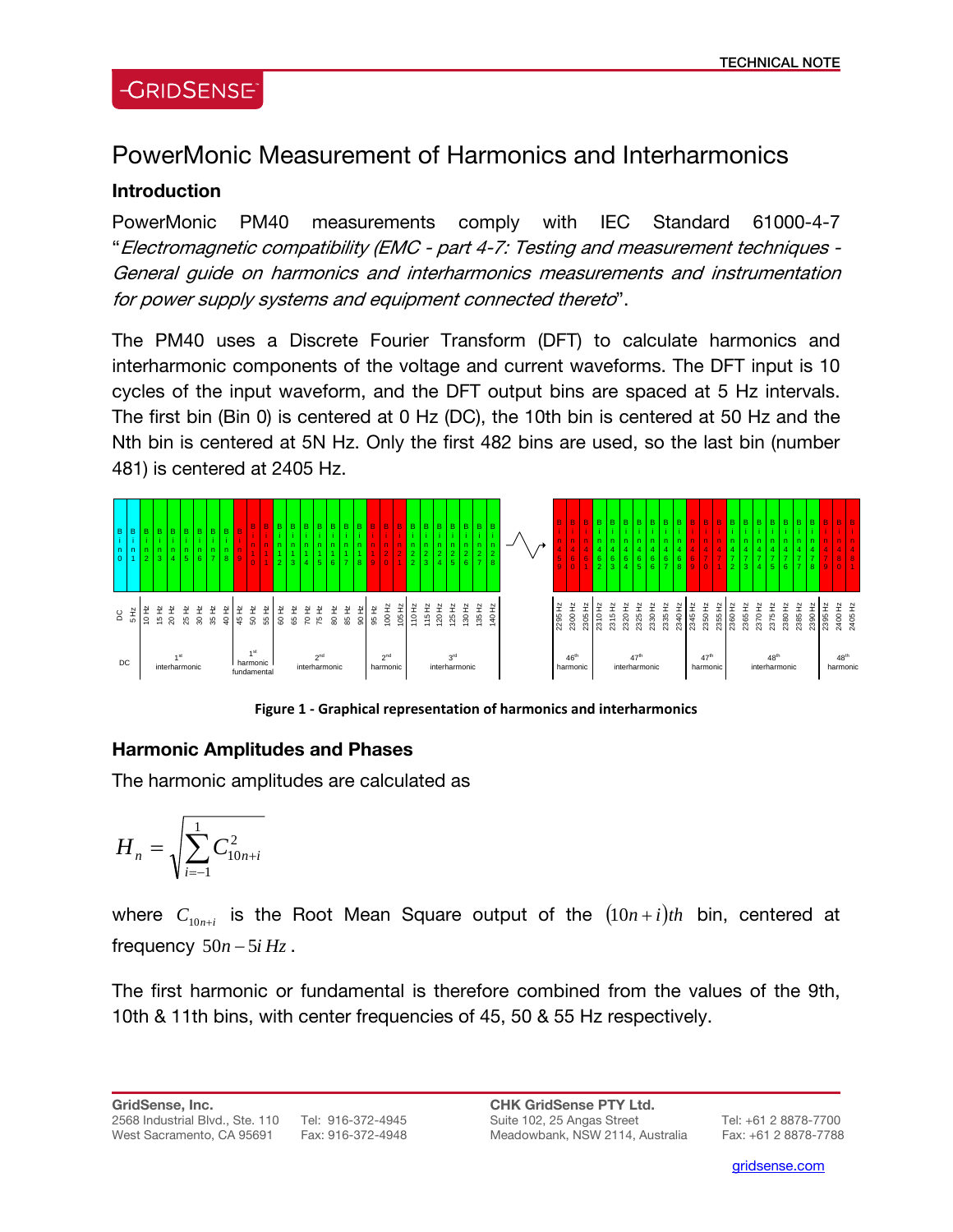### **-GRIDSENSE**

The harmonic phase angle of the *nth* harmonic is the phase angle of the 10*nth*bin, relative to the phase angle of fundamental (or first harmonic) of the phase A voltage (bin 10).

This phase angle can be used in harmonic power calculations.

#### **Interharmonic Amplitudes**

The interharmonic amplitudes are calculated as

$$
IH_{N} = \sqrt{\sum_{i=-8}^{-2} C_{10N+i}^{2}}
$$

where  $C_{10N+i}$  is the RMS output of the  $(10N+i)$  th bin, centered at frequency  $50N - 5iHz$ .

The first interhamonic therefore includes bins 2 through 8, with center frequencies of 10 Hz through 40Hz.

The second interharmonic uses bins 12 through 18, with center frequencies of 60 Hz through 90 Hz.

PowerView can display interharmonics as absolute values (Volts or Amps) or as relative values, where the fundamental is assumed to have a magnitude of 100%.

#### **Total Harmonic Distortion**

IEC Standard 61000-4-7 defines Total Harmonic Distortion (THD) as the ratio of the Root Mean Square (RMS) sum of all the harmonic components to the RMS value of the first harmonic or fundamental.

#### **Total Harmonic Distortion - Fundamental**

In the PM40, this value is known as THD\_F and is calculated as

$$
THD \_ F = \sqrt{\sum_{n=2}^{48} \left(\frac{H_n}{H_1}\right)^2}
$$

THD\_F is normally expressed as a percentage.

L